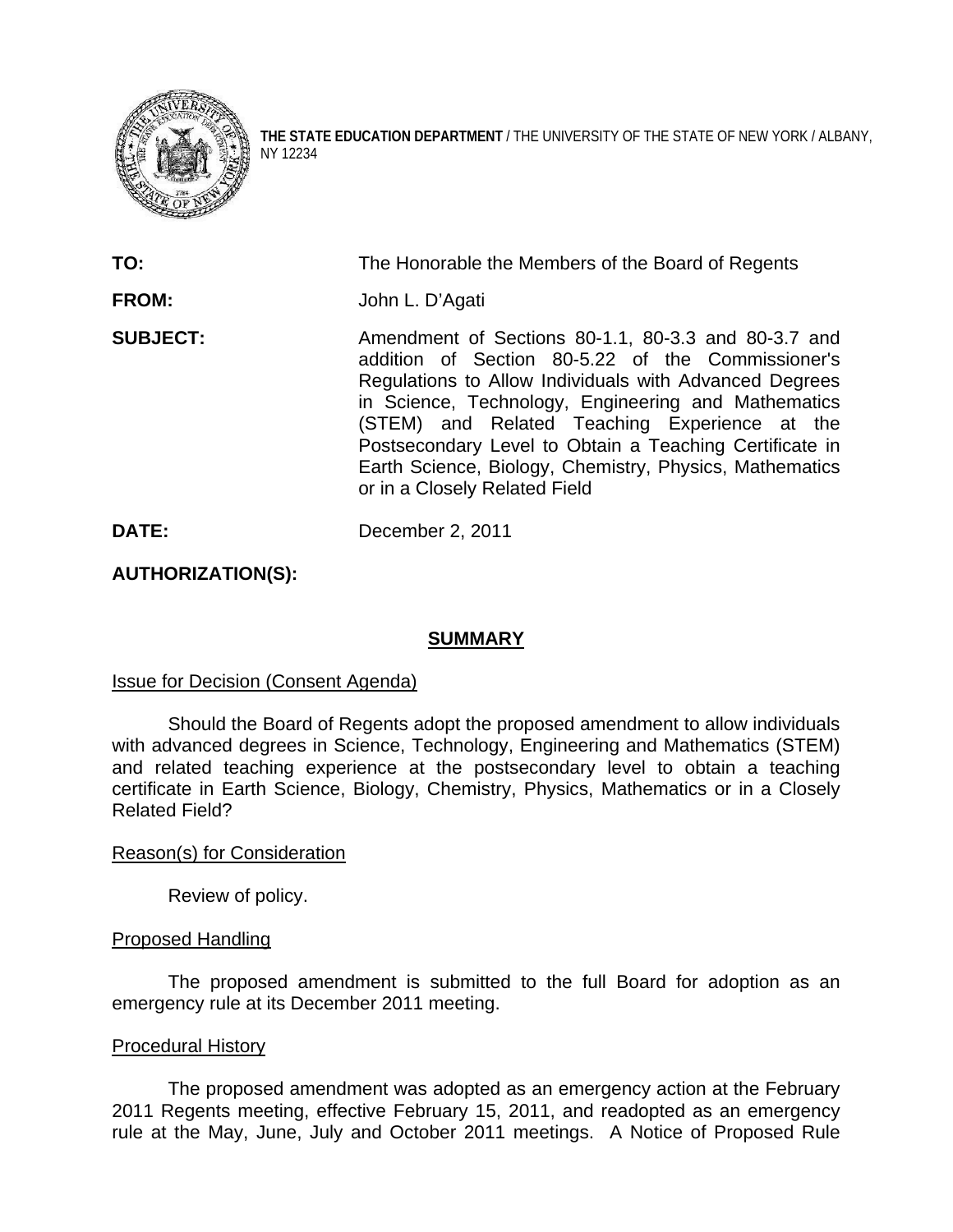Making was published in the State Register on March 2, 2011. Following the expiration of the 45-day public comment period, a Notice of Revised Rule Making was published in the State Register on June 1, 2011. The 30-day public comment period has ended and the Department has received no public comment on the proposed amendment.

# Background Information

 At its February 2011 meeting, the Board of Regents adopted the proposed amendment which provides eligible candidates with advanced degrees in the STEM areas and teaching experience at the postsecondary level with two certification options:

1. The candidate could obtain a Transitional G certificate to teach math or one of the sciences at the secondary level for two years without completing additional coursework in pedagogy. The district would commit to providing mentoring and appropriate professional development in the areas of pedagogy appropriate for the college faculty member based on his/her individualized background and skills during the period that the teacher is employed on a Transitional G certificate. After two years of successful teaching experience with the district on a Transitional G certificate the teacher would be eligible for the initial certificate in that subject area.

# **OR OR**

2. Individuals who meet the other requirements but do not have an offer of employment by a school district would have the option of completing six credits of undergraduate pedagogical core study or four credits of graduate pedagogical study and become eligible for the full initial certificate.

 Below is a summary of the major requirements for the Initial certificate and Transitional G certificate through this expedited STEM pathway.

Requirements for the Initial Certificate:

- 1. Graduate Degree in one of the STEM fields; and
- 2. Graduate Major in the subject, or closely related subject area, of the certificate sought; and
- 3. At least two years of satisfactory teaching experience at the postsecondary level in the certificate area to be taught or in a closely related subject area; and
- 4. Successful completion of the Liberal Arts and Sciences Test, and
- 5. Either "a" or "b" below:
	- a) at least six credits of undergraduate pedagogical core study or four credits of graduate pedagogical study for the initial certificate in the area of the candidate's certificate. The pedagogical core study shall include study in the methods of teaching in the certificate area; teaching students with disabilities; curriculum and lesson planning aligned with the New York State Learning Standards;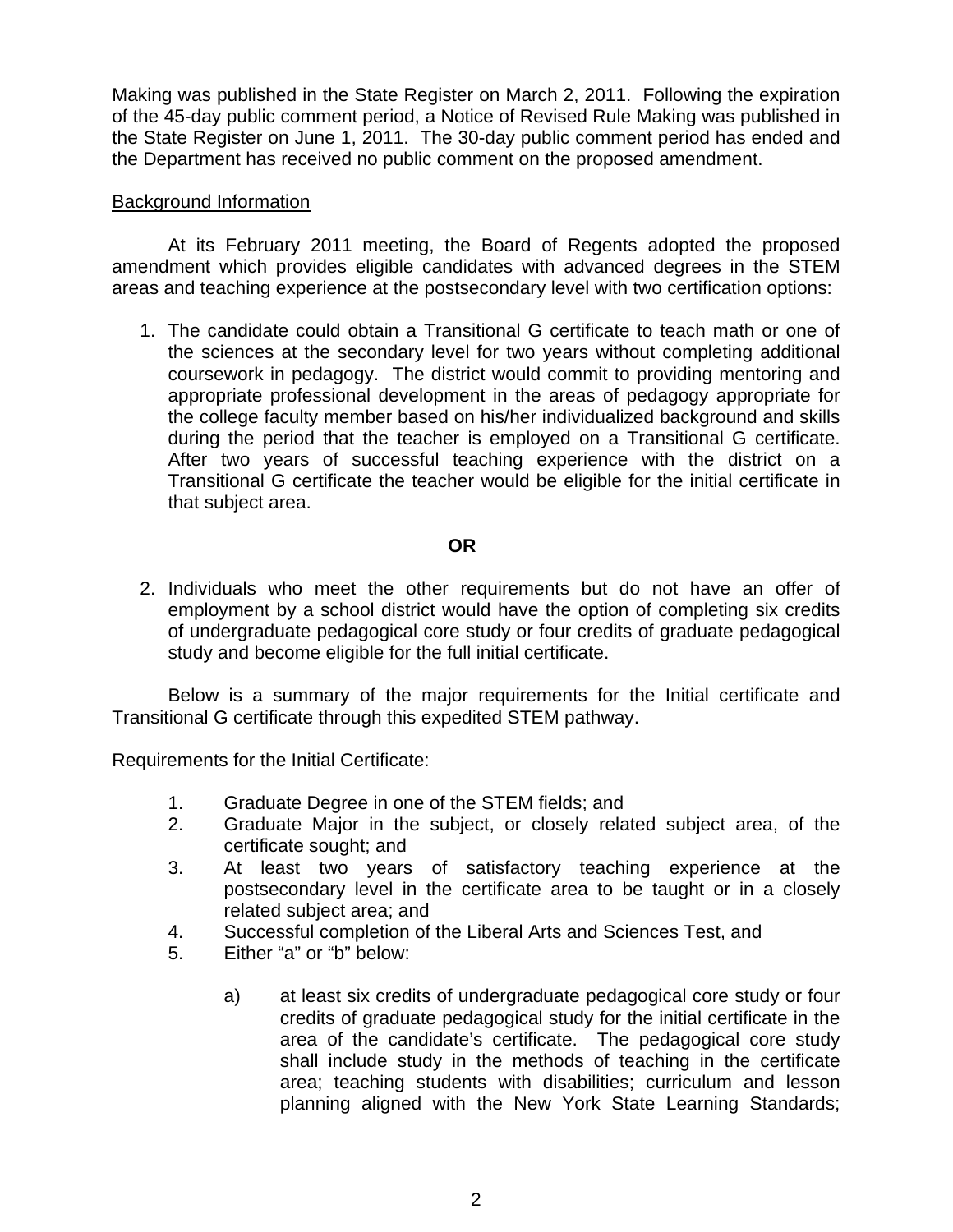along with classroom management and teaching at the developmental level of students to be taught.

b) two years of satisfactory secondary teaching experience in the subject area on a Transitional G certificate.

Requirements for the Transitional G Certificate:

- 1. Graduate Degree in one of the STEM fields; and
- 2. Graduate Major in the subject, or closely related subject area, of the certificate sought; and
- 3. At least two years of satisfactory teaching experience at the postsecondary level in the certificate area to be taught or in a closely related subject area; and
- 4. Successful completion of the Liberal Arts and Sciences Test; and
- 5. Commitment for employment from a school district or BOCES that will provide Mentoring and 70 hours of Professional Development over a two year period, targeted toward appropriate pedagogical skills.

Following publication of the proposed amendment in the State Register on March 2, 2011, the Department received two comments. In response to these comments, the proposed amendment was revised in three ways:

1. To address the commenter's concerns about teachers using this expedited pathway to immediately teach in the middle school grades, the proposed amendment has been revised to apply only to Grades 7-12 level certificates.

2. The deadline for individual evaluation for candidates pursuing this expedited pathway has been extended beyond February 1, 2012.

 3. The Department has also added language to the regulation to require the school district that will employ the candidate seeking a Transitional G certificate, to create and maintain a plan for mentoring and instructional support. This is in addition to the required 70 or more hours of professional development targeted toward pedagogical skills based upon the needs of the certificate holder.

The October emergency rule will expire on January 6, 2012. However, additional time is needed for the Department to explore the possible use of Transfer Fund grant funds under the federal Race To The Top program to encourage STEM faculty to work in high-need schools. Emergency action is necessary to ensure that the emergency rule remains continuously in effect until such time as it can be adopted as a permanent rule.

# Recommendation

VOTED: That paragraphs (45) through (47) of subdivision (b) of Section 80-1.1 be renumbered to paragraphs (46) through (48) and a new paragraph (45) be added; that subparagraph (i) of paragraph (2) of subdivision (a) of section 80-3.3 be amended; that section 80-3.7 be amended and a new section 80-5.22 is added to the Regulations of the Commissioner of Education, as submitted, effective January 7, 2012, as an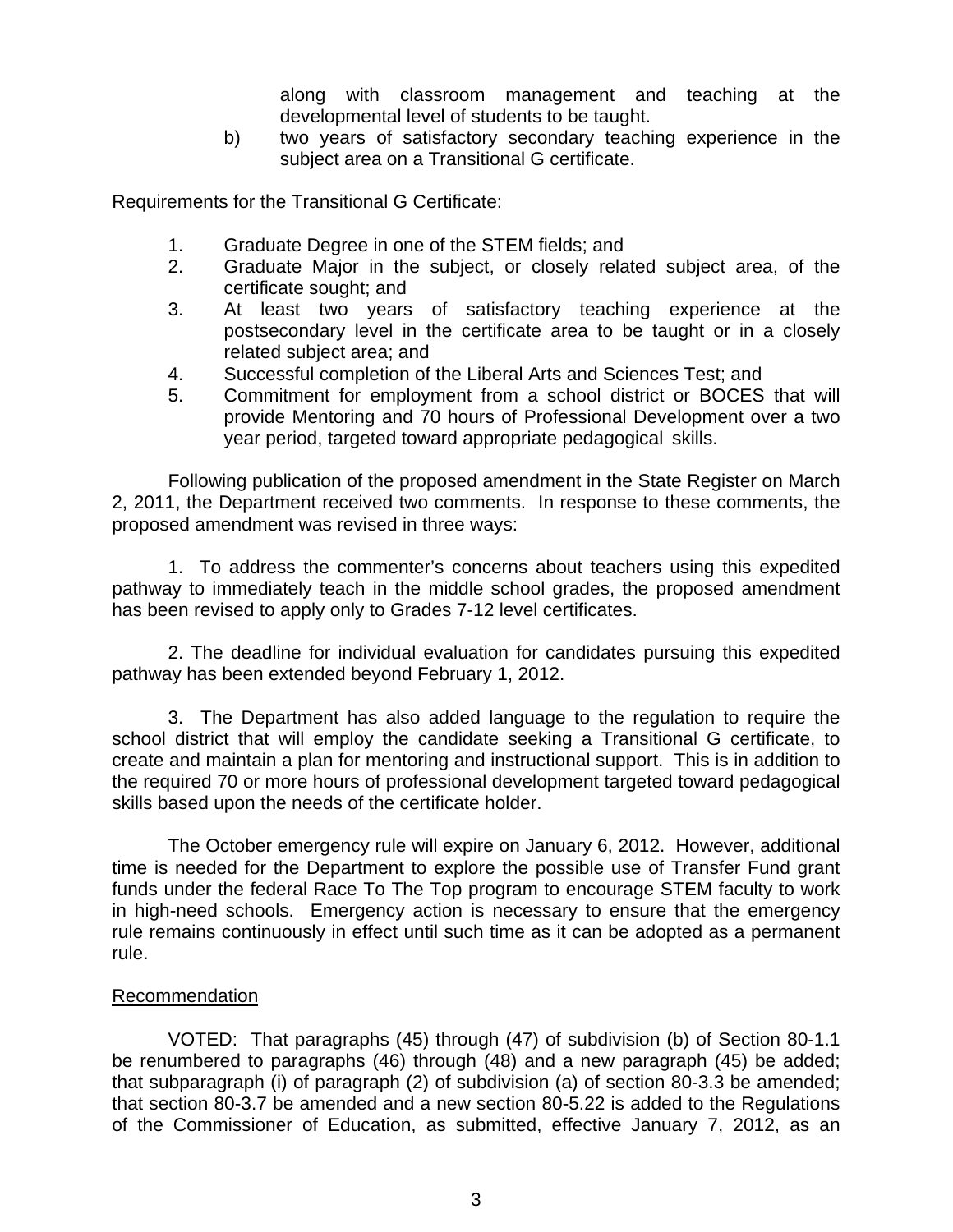emergency action upon a finding by the Board of Regents that such action is necessary to ensure that the proposed amendment remains continuously in effect until it can be adopted as a permanent rule.

## Timetable for Implementation

 The proposed amendment was adopted as an emergency action at the February 2011 Regents meeting, effective February 15, 2011, and readopted as an emergency rule at the May, June, July and October 2011 meetings. The October emergency rule will expire on January 6, 2012. If adopted at the December Regents meeting, the proposed amendment will become effective as an emergency rule on January 7, 2012. It is anticipated that the proposed rule will be presented for permanent adoption at a subsequent Regents meeting.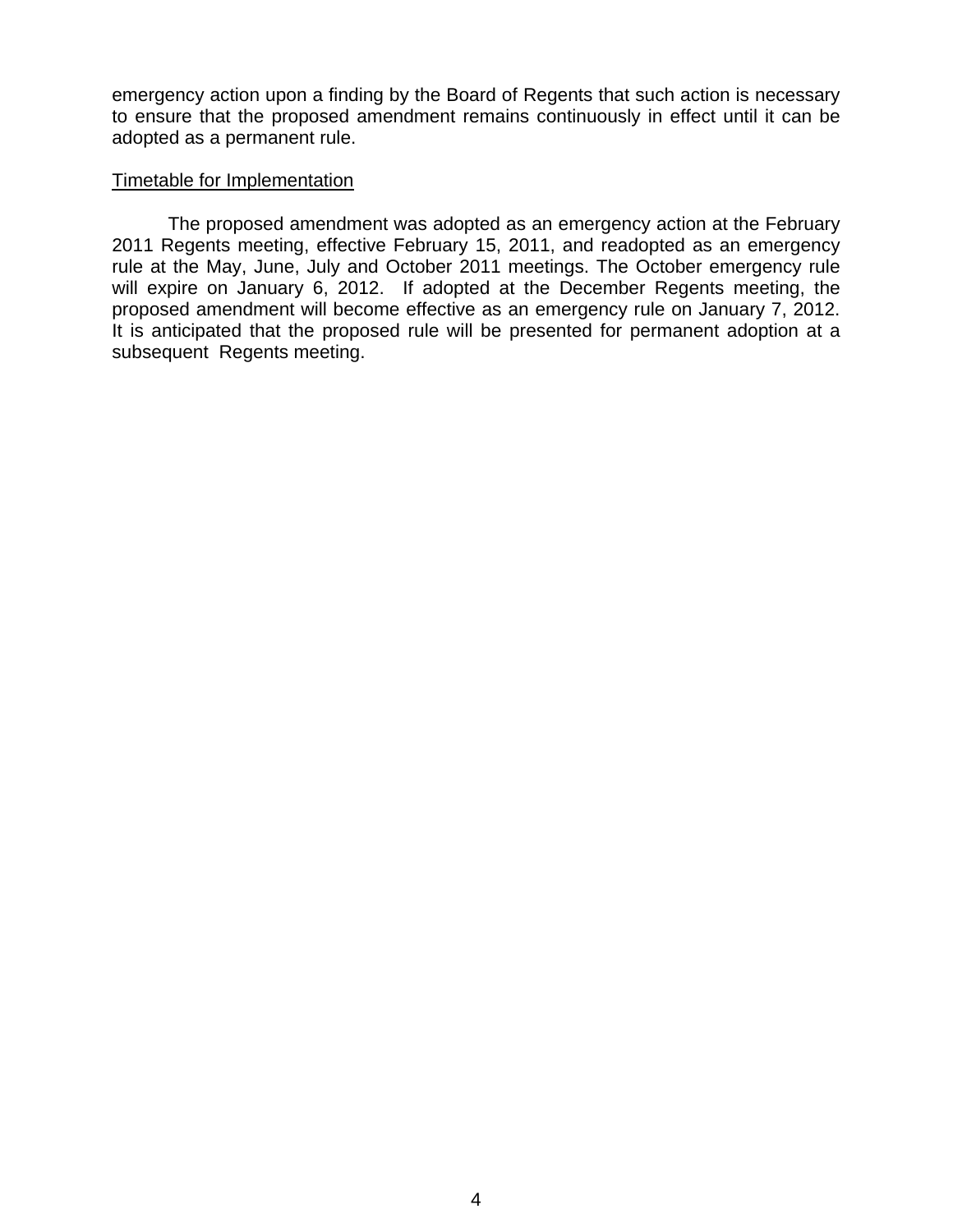# STATEMENT OF FACTS AND CIRCUMSTANCES WHICH NECESSITATE

# EMERGENCY ACTION

Supply and demand data has shown that in many regions of New York there is a shortage of certified teachers in the areas of science and mathematics. To address this issue, the proposed regulations have been developed to create an expedited pathway for individuals with advanced degrees in STEM and related teaching experience at the postsecondary level to become certified teachers in mathematics or one of the sciences or a closely related field.

 The proposed rule provides eligible candidates with advanced degrees in the STEM areas and teaching experience at the postsecondary level with two certification options. The candidate could obtain a Transitional G certificate to teach math or one of the sciences at the secondary level without completing additional pedagogical study for two years. The district would commit to providing mentoring and appropriate professional development in the areas of pedagogy during the period that the teacher is employed on a Transitional G certificate. After two years of successful teaching experience with the district on a Transitional G certificate the teacher would be eligible for the initial certificate in that subject area.

 The other option is for individuals who meet the other requirements but do not have an offer of employment by a school district they would still have the option of completing six credits of undergraduate pedagogical core study or four credits of graduate pedagogical study.

The proposed rule was adopted as an emergency action at the February 2011 Regents meeting, effective February 15, 2011, and readopted as an emergency rule at the May, June, July and October 2011 meetings. A Notice of Proposed Rule Making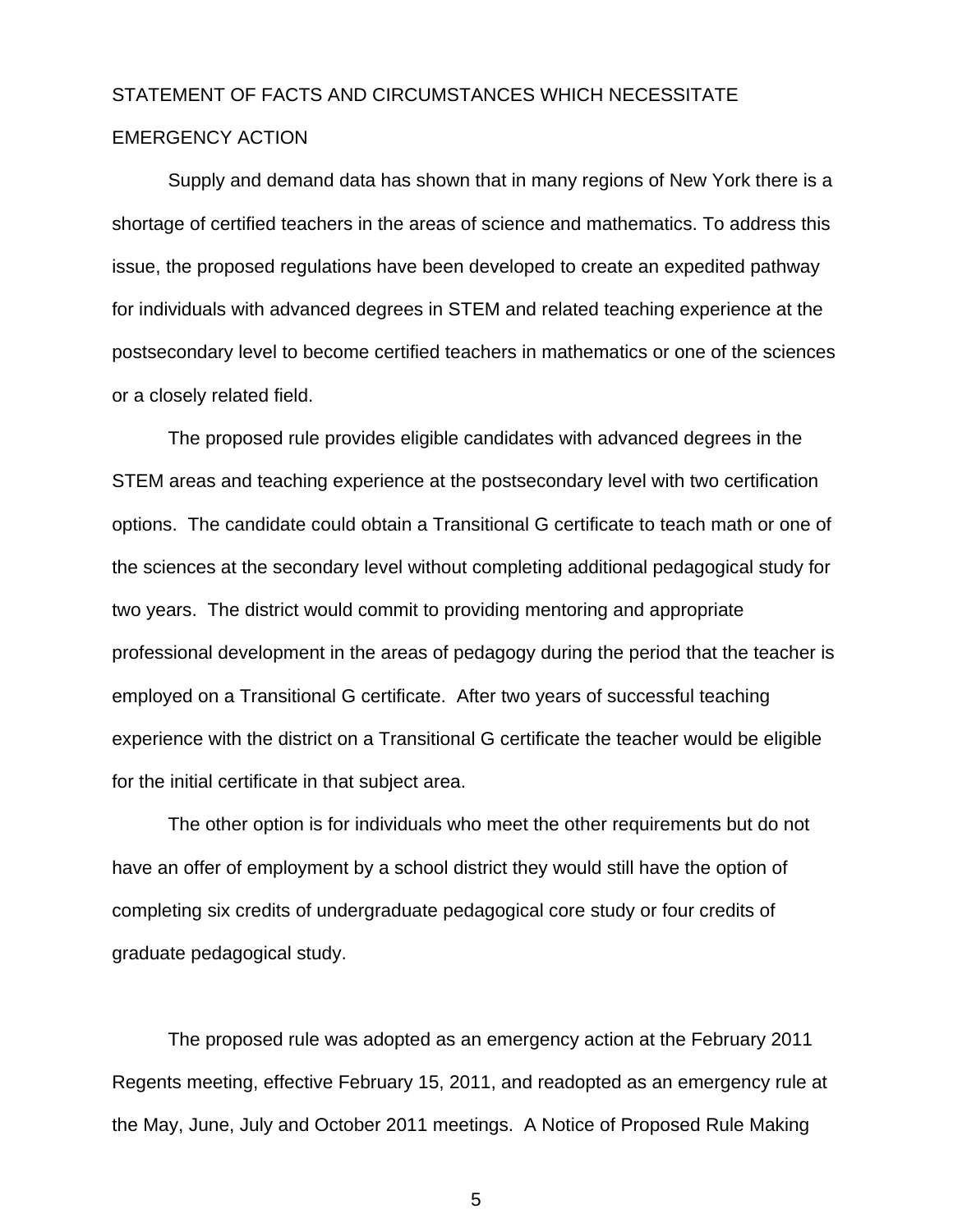was published in the State Register on March 2, 2011 and a Notice of Revised Rule Making was published on June 1, 2011. The October emergency rule will expire on January 6, 2012. However, additional time is needed for the Department to explore the possible use of Transfer Fund grant funds under the federal Race To The Top program to encourage STEM faculty to work in high-need schools. Emergency action is necessary to ensure that the emergency rule remains continuously in effect until such time as it can be adopted as a permanent rule.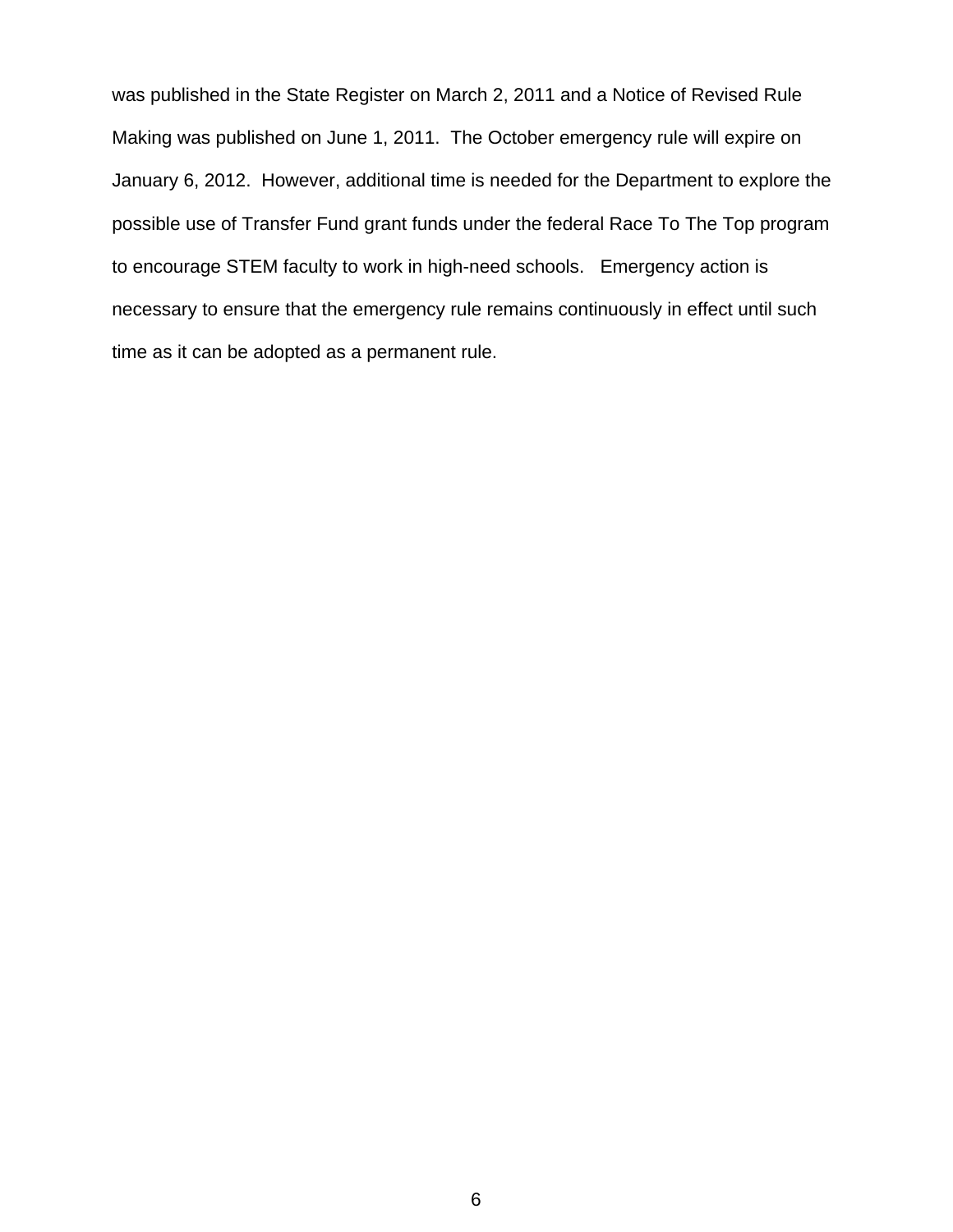# AMENDMENT TO THE REGULATIONS OF THE COMMISSIONER OF EDUCATION Sections 207, 305, 3001, 3004 and 3006 of the Education Law.

1. Paragraphs (45) through (47) of subdivision (b) of Section 80-1.1 of the Regulations of the Commissioner of Education should be renumbered (46) through (48) of Section 80-1.1 of the Regulations of the Commissioner of Education, effective January 7, 2012.

 2. A new paragraph (45) of subdivision (b) is added to Section 80-1.1 of the Regulations of the Commissioner of Education, effective January 7, 2012, to read as follows:

(45) Transitional G certificate means the first teaching certificate obtained by a candidate who holds an appropriate graduate degree in science, technology, engineering or mathematics and has two years of acceptable experience teaching in a post-secondary institution, that qualifies that individual to teach in the public schools of New York State, subject to the requirements and limitations of this Part, and excluding the provisional certificate, initial certificate, internship certificate, conditional initial certificate, transitional A certificate, transitional B certificate and transitional C certificate.

 3. Subparagraph (i) of paragraph (2) of subdivision (b) of section 80-3.3 of the Regulations of the Commissioner of Education is amended, effective January 7, 2012, to read as follows:

(i) [The] (a) Except as otherwise provided in subdivision (b) of this section, the candidate shall submit evidence of having achieved a satisfactory level of performance on the New York State Teacher Certification Examination liberal arts and sciences test, written assessment of teaching skills, and content specialty test(s) in the area of the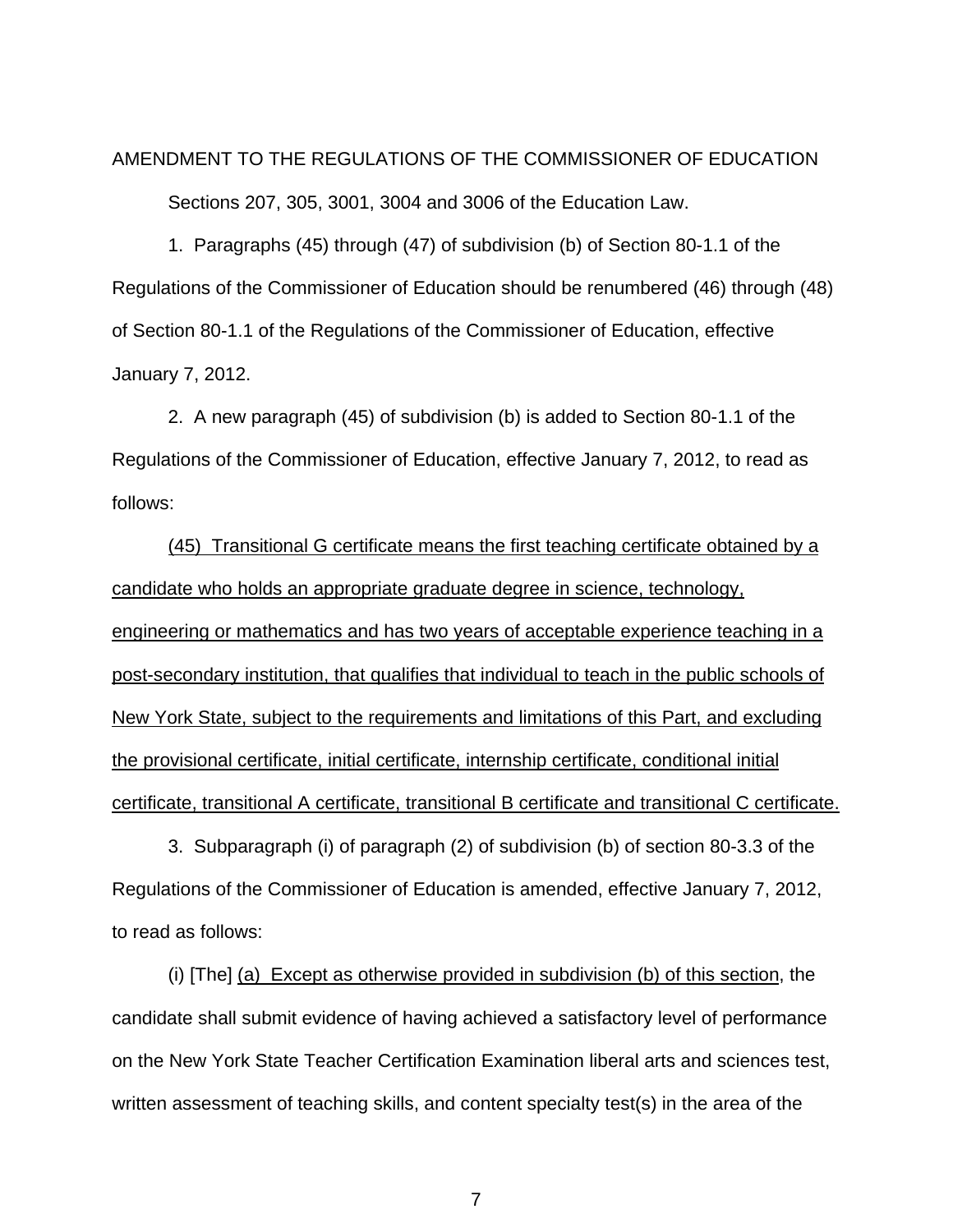certificate, except that a candidate seeking an initial certificate in the title of Speech and Language Disabilities (all grades) shall not be required to achieve a satisfactory level of performance on the content specialty test.

(b) Examination requirement for candidates with a graduate degree in science, technology, engineering or mathematics and two years of post-secondary teaching experience in the area of the certificate sought. Any candidate seeking an initial certificate in earth science, biology, chemistry, physics, mathematics or in a closely related field as determined by the Department in (grades 7-12) and who is seeking an initial certificate through individual evaluation under section 80-3.7(a)(3)(ii)(c) shall not be required to achieve a satisfactory level of performance on the written assessment of teaching skills examination or the content specialty test.

4. Section 80-3.7 of the Regulations of the Commissioner of Education is amended, effective January 7, 2012, to read as follows:

This section prescribes requirements for meeting the education requirements for classroom teaching certificates through individual evaluation. [This] Except as otherwise provided in this section, this option for meeting education requirements shall only be available for candidates who apply for a certificate in childhood education by February 1, 2007 and for candidates who apply for any other certificate in the classroom teaching service by February 1, 2012, and who upon application qualify for such certificate. Candidates with a graduate degree in science, technology, engineering or mathematics who apply for an initial teaching certificate under 80-3.7 (a)(3)(ii)(c)(3) may continue to meet the education requirements for classroom teaching certificates through individual evaluation after February 1, 2012. The candidate must have achieved a 2.5 cumulative grade point average or its equivalent in the program or programs leading to any degree used to meet the requirements for a certificate under this section. In addition, a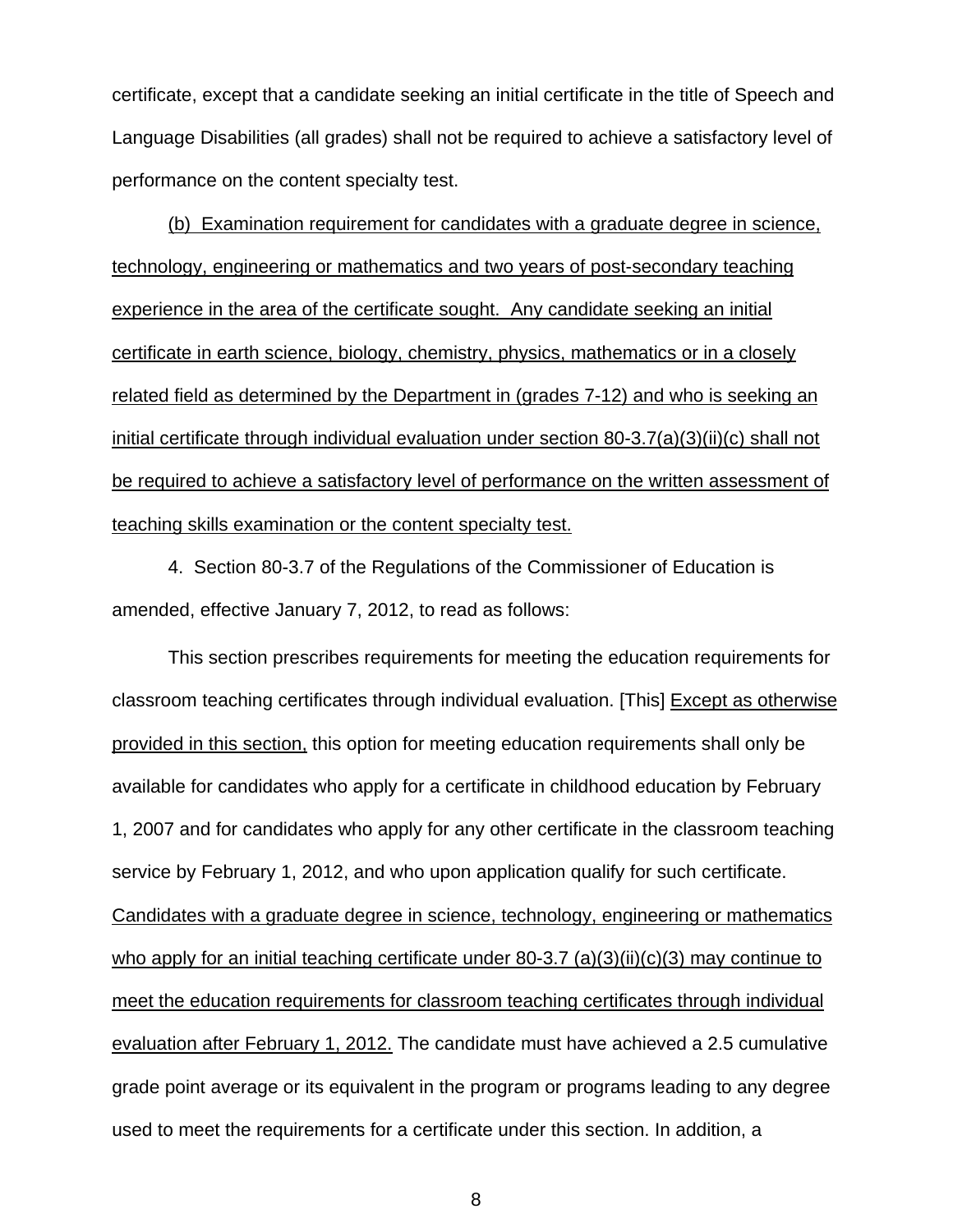candidate must have achieved at least a C or its equivalent in any undergraduate level course and at least a B- or its equivalent in any graduate level course in order for the semester hours associated with that course to be credited toward meeting the content core or pedagogical core semester hour requirements for a certificate under this section. All other requirements for the certificate, including but not limited to, examination and/or experience requirements, as prescribed in this Part, must also be met.

(a) Satisfaction of education requirements through individual evaluation for initial certificates in all titles in classroom teaching service, except in specific career and technical subjects within the field of agriculture, business and marketing and consumer services, health, a technical area, or a trade (grades 7 through 12).

- $(1)$ , , ,
- $(2)$  . . .
- $(i)$  . . .
- $(ii)$  . . .
- $(iii) \ldots$
- $(iv) \ldots$
- $(v)$ . . .

(3) Additional requirements. A candidate seeking to fulfill the education requirement for the initial certificate through individual evaluation of education requirements shall meet the additional requirements in this paragraph or their substantial equivalent as determined by the commissioner, if so prescribed for that certificate title, in addition to the general requirements prescribed in paragraph (2) of this subdivision.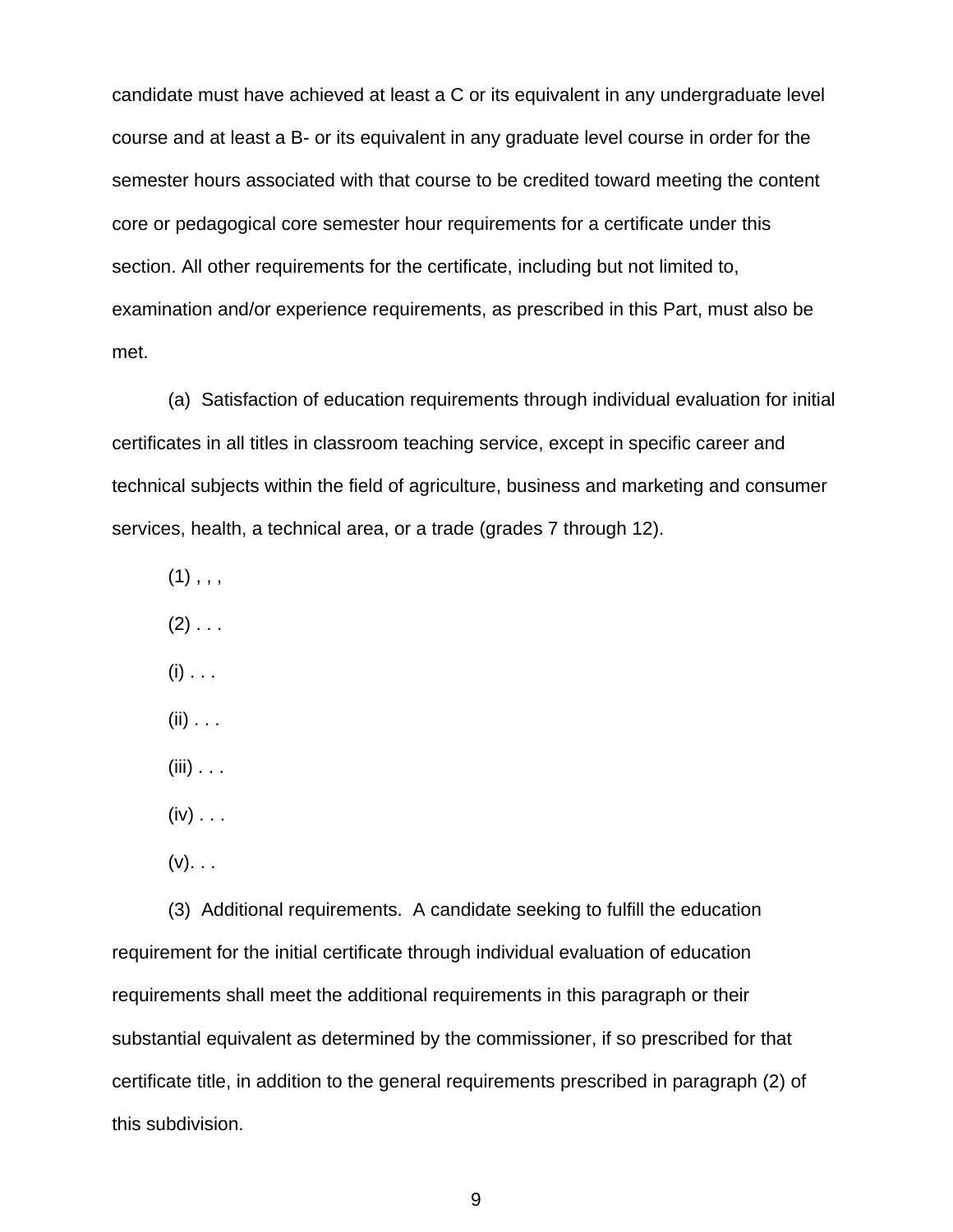$(i)$  . . . .

(ii) Specialist in middle childhood education (5-9) and adolescence education (7- 12).

 $(a)$ ...

 $(b) \ldots$ 

(c) For candidates with a graduate degree in science, technology, engineering or mathematics and two years of postsecondary teaching experience in the certificate area to be taught or in a closely related subject area acceptable to the Department, who apply for a certificate or license in (grades 7-12) on or after February 2, 2011 in earth science, biology, chemistry, physics, mathematics or a closely related field, the candidate shall not be required to meet the general requirements in paragraph (2) (iii), (iv) or (v) of subdivision (a) of this section. However, the candidate shall meet the following requirements:

 (1) Degree completion. The candidate shall possess a graduate degree in science, technology, engineering or mathematics from a regionally or nationally accredited institution of higher education, a higher education institution that the Commissioner deems substantially equivalent, or from an institution authorized by the Board of Regents to confer degrees and whose programs are registered by the Department. The candidate shall have completed a graduate major in the subject of the certificate sought, or in a related field approved by the department for this purpose.

 (2) Post-secondary teaching experience. The candidate must show evidence of at least two years of satisfactory teaching experience at the post-secondary level in the certificate area to be taught or in a closely related subject area acceptable to the Department.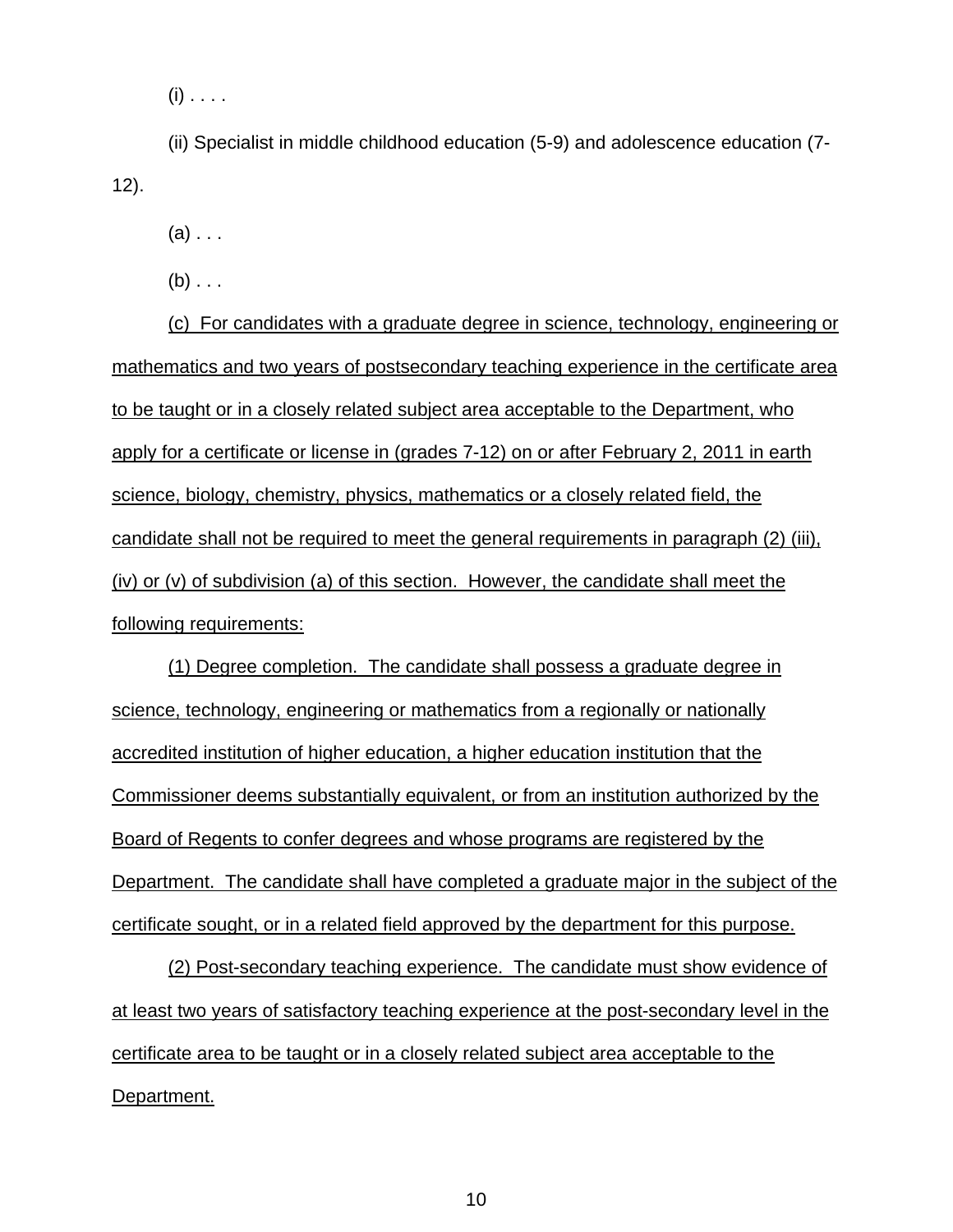(3) Pedagogical study or two years of satisfactory teaching experience in a school district under a Transitional G certificate. The candidate shall complete one of the following:

(i) at least six credits of undergraduate pedagogical core study or four credits of graduate pedagogical study for the initial certificate in the area of the candidate's certificate, as prescribed for the certificate title in this paragraph, which shall include study in the methods of teaching in the certificate area, teaching students with disabilities; curriculum and lesson planning aligned with the New York State Learning Standards; and classroom management and teaching at the developmental level of students to be taught; or

(ii) at least two years of satisfactory teaching experience in a school district while the candidate holds a Transitional G certificate under this Part.

- $(iii)$  . . .
- $(iv)$  . . .
- $(v)$  . . .
- $(vi) \ldots$
- $(vii) \ldots$
- (viii) . . .
- $(ix) \ldots$
- $(x)$  . . .
- $(xi) \ldots$
- $(xii)$  . .
- $(b)$ ...
- $(c)$ ...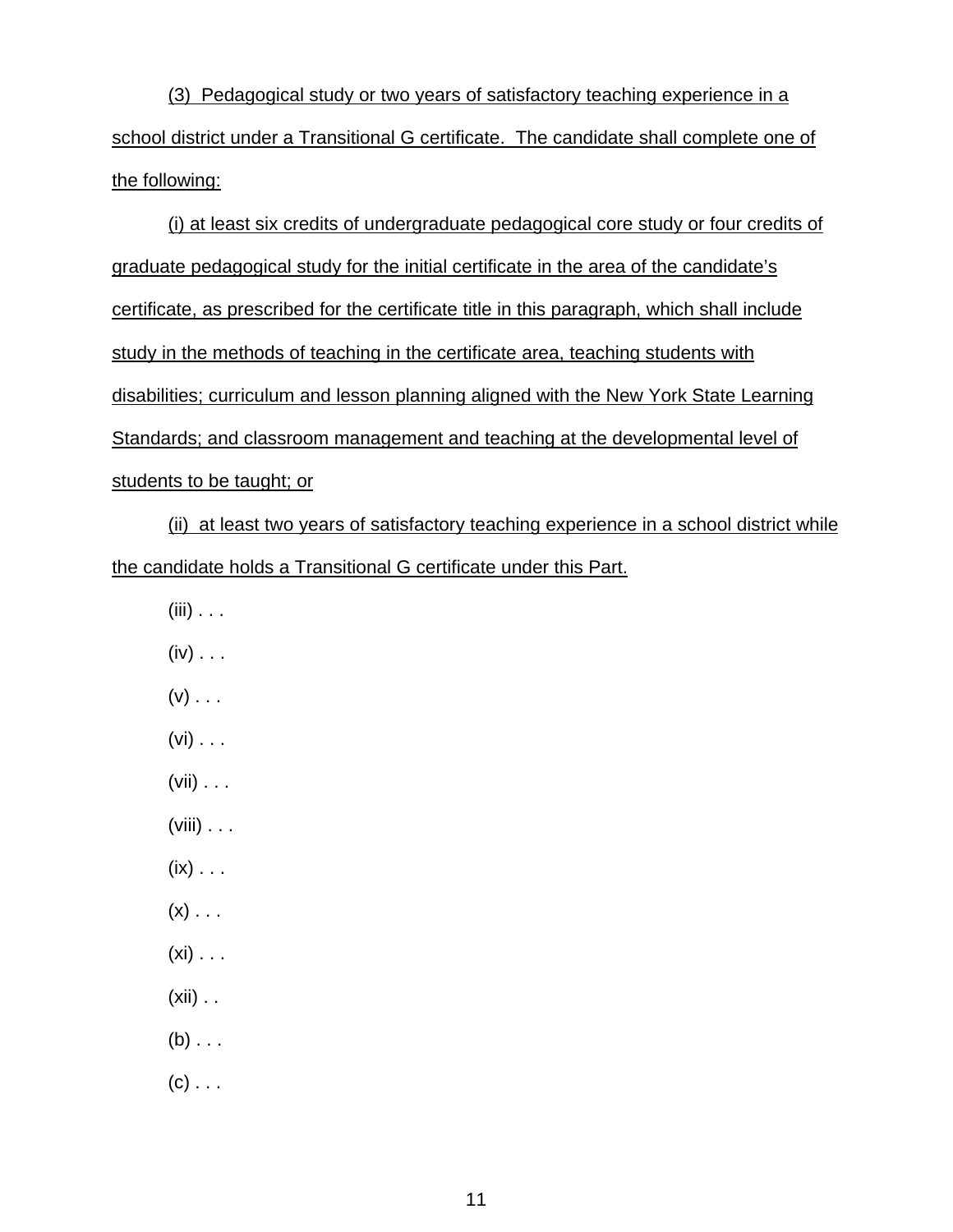5. Section 80-5.22 of the Regulations of the Commissioner is added, effective January 7, 2012 as follows:

§80-5.22 Transitional G certificate for career changers and others holding a graduate or higher degree in science, technology, engineering or mathematics and with at least two years of acceptable post-secondary teaching experience.

(a) General requirements.

(1) Time validity. The transitional G certificate shall be valid for two years.

(2) Limitations. The transitional G certificate shall authorize a candidate to teach only in a school district for which a commitment for employment has been made. The candidate shall meet the requirements in each of the following paragraphs:

(i) Education. A candidate shall hold a graduate degree in science, technology, engineering or mathematics from a regionally or nationally accredited institution of higher education, a higher education institution that the Commissioner deems substantially equivalent, or from an institution authorized by the Board of Regents to confer degrees. A candidate shall complete study in the means for identifying and reporting suspected child abuse and maltreatment, which shall include at least two clock hours of coursework or training in the identification and reporting of suspected child abuse or maltreatment in accordance with the requirements of section 3004 of the Education Law. In addition, the candidate shall complete at least two clock hours of coursework or training in school violence prevention and intervention, as required by section 3004 of the Education Law, which is provided by a provider approved or deemed approved by the Department pursuant to Subpart 57-2 of this Title.

(ii) Examination. The candidate shall submit evidence of having achieved a satisfactory level of performance on the New York State Teacher Certification Examination liberal arts and sciences test.